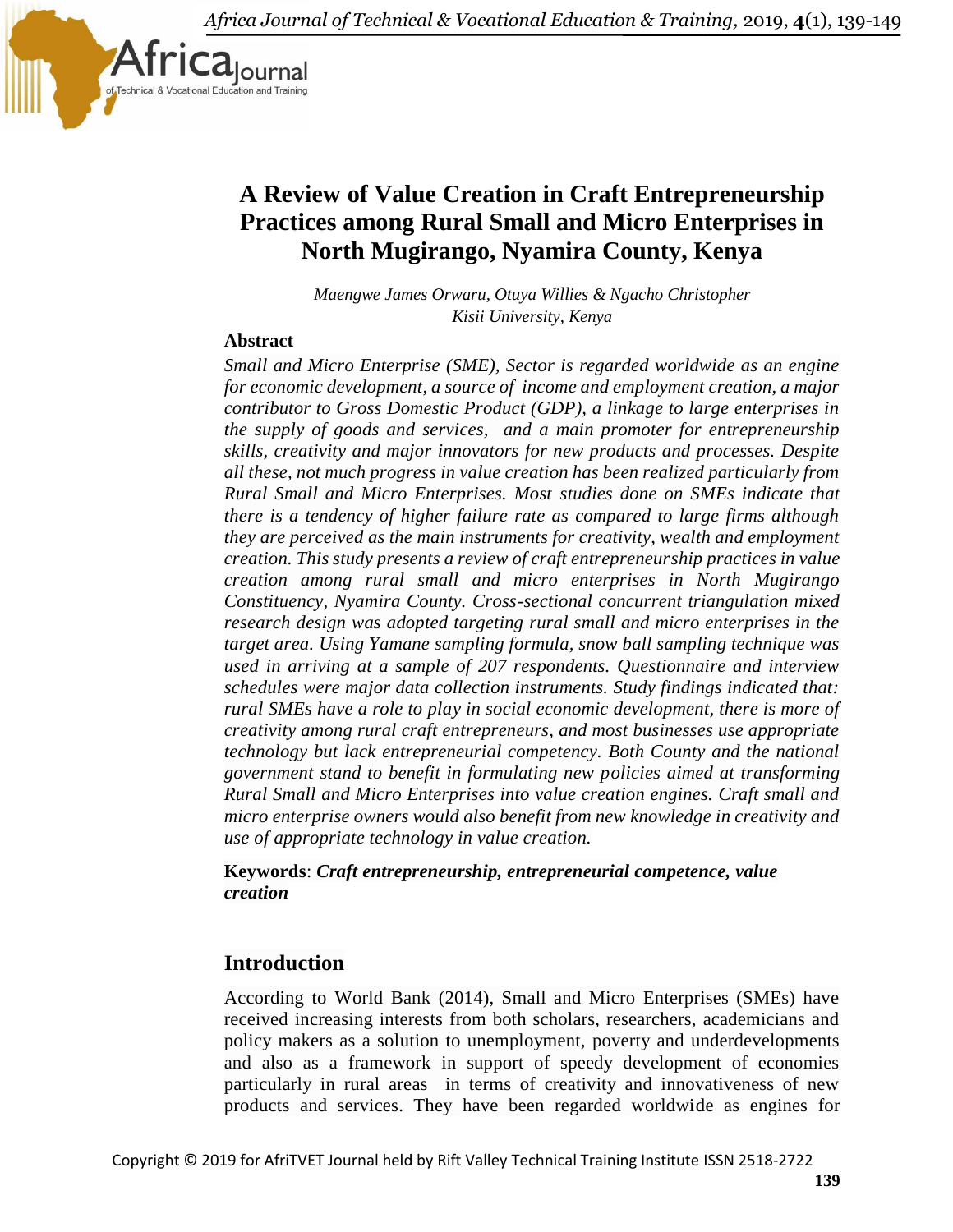economic development, as trusted sources for income and employment creation and major contributors to Gross Domestic Product (GDP). Further, they have been seen as main promoters for entrepreneurship skills and key innovators of new products and processes. However, the environment upon which they operate, has not been supportive enough (Eniola & Entebang, 2016). In Africa, rural small and micro enterprises (RSMEs) have become a pillar for social and economic development given their involvement in income generation; creation of employment opportunities and more and new wealth; active participation in infrastructure development, a source of creative entrepreneurial skills and manpower development, and a mainstream in the supply of quality goods and services (Moyi, 2013). In Kenya, SMEs are recognized as catalysts for meaningful economic realization. Besides in employment creation, and generation of income, the sector is majorly trusted as the source for the supply of quality goods and services and a facilitator in skills and manpower development in the country (Mwangi, 2011). However, despite their various contributions in the Kenyan Economy, majority of RSMEs, are not meaningful in promoting value creation (UNIDO, 2002).

Worldwide SMEs are mostly defined in reference to the number of employees or maximum revenue that they can attain in a year (Ghouri, Khan, Malik & Razzaq). The Micro and Small Enterprise (MSME) Act No.55 2012, define SME as micro if it has 1-9 employees and an annual turnover of less than KES.500,000, and small if it has 10-49 employees and an annual turnover of between KES.500,000 and Ksh.5 million. SMEs practicing craft entrepreneurship refers to those enterprises comprising the workforce of between  $1 - 49$  employees including owner manager (Bunyasi, Bwisa, & Namusonge, 2014). Apart from the number of employees and turnover investments, SMEs are further characterized by the way they are managed and their nature of operations. By and large, majority of SMEs are managed by own managers assisted by family members as employees In this regard, most decisions on SME operations are dependent on own management style making SME operations to be somehow constrained with a narrow tolerance of risk in pursuing value addition activities (Ayandibu  $\&$ Houghton, 2017).

Craft entrepreneurship is seen as the process of value creation in an uncertain environment that is minimally the act of making something amazing out of nothing by use of the available resources (Mishra & Zachary, 2015). Craft enterprises basically rely on simple, reliable, cognitive and technological skills, with little start-up capital in giving birth to new products, processes and techniques. Acs (2006) also agrees that craft entrepreneurship and value creation are virtually synonymous. Craft entrepreneurship is the creative and innovative development of goods and services by use of the available resources, skills and methods in delivery of value to end users so as to remain relevant in unpredictable and competing environment. A craft entrepreneur is thus an agent who transforms and provides economic value by use of the available resources (Vandervert, Schimpf & Liu 2007). According to Bruton, Ketchen and Ireland (2013) craft entrepreneurship is critical and a success factor for firm survival and growth as it leads to new processes for service and production of quality goods and services,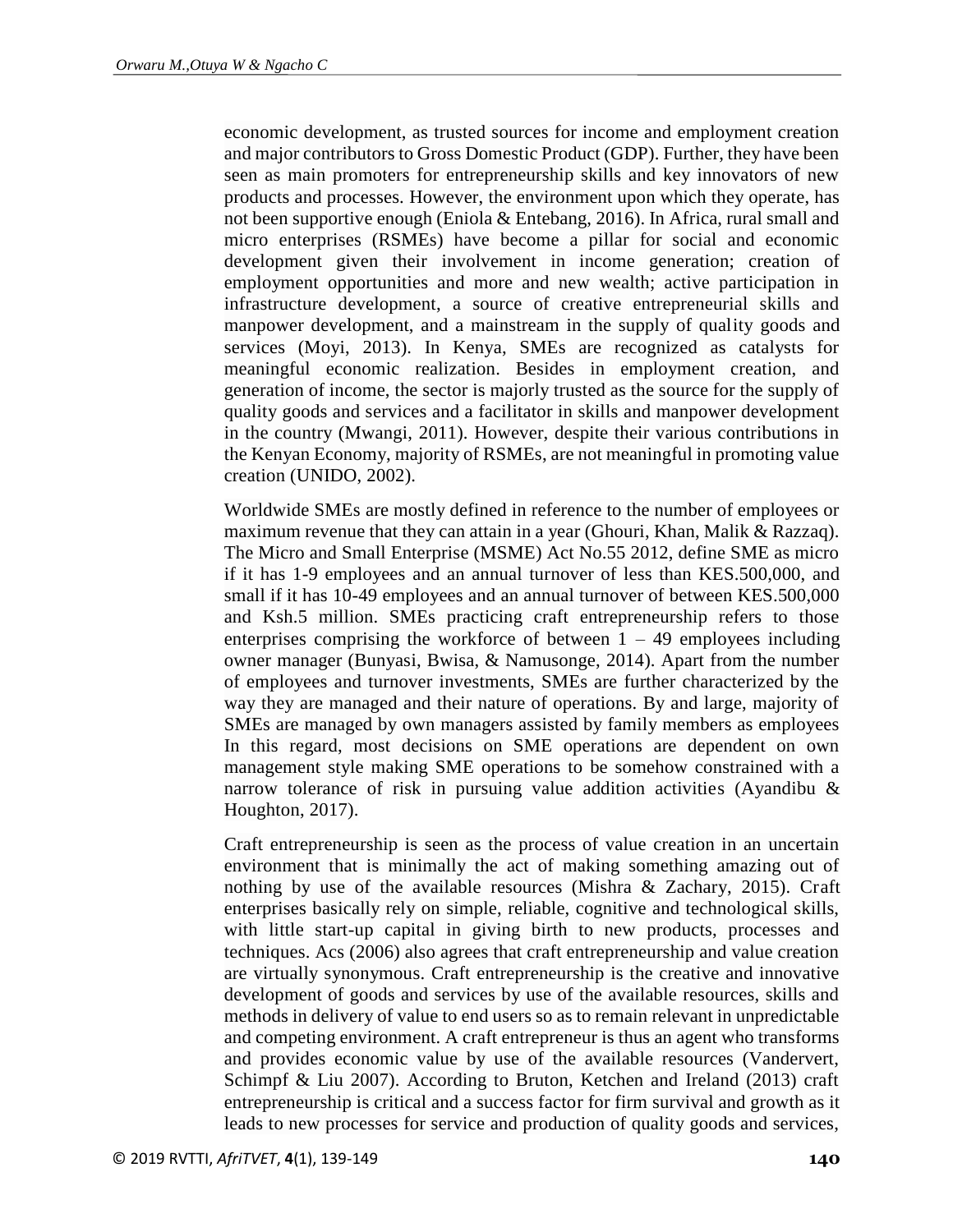increase in relative market share, improved overall performance and increase of generated income.

# **Statement of the Problem**

Despite various government interventions to promote the RSME sector, not much progress in value creation from these enterprises have been realized (Nyang'ori, 2017). Most research done on SMEs indicate that there is a tendency for higher failure rate as compared to large firms, although, they are perceived as the main instruments for both wealth and employment creation besides being lead contributors in economic growth and developments of respective countries. Typically RSMEs suffer from weak entrepreneurial skills in creativity on knowledge and innovations as well as deficiencies in entrepreneurial competencies in production management and business planning, which can assist in value creation. Even though there are numerous value creation tools, majority of RSMEs may not be able to adopt them owing to a lot of requirements in terms of resources, capacities, capabilities, and competences. Majority of RSMEs in North Mugirango may not have the required resources, capabilities, capacities, and competencies to adopt the proposed value creation tools. This study aimed at coming up with a model showing the relationship between craft entrepreneurship and value creation amongst RSMEs.

# **Specific Research Objectives**

This study was reviewed under the following specific objectives;

- i. To examine the influence of creativity levels on value creation among rural small and micro enterprises in North Mugirango Constituency, Nyamira County, Kenya.
- ii. To establish the influence of entrepreneurial competencies on value creation among rural small and micro enterprises in North Mugirango Constituency, Nyamira County, Kenya.

# **Research Hypotheses**

**H01: There is no statistically significant relationship between creativity levels and value creation among RSMES in North Mugirango Constituency.**

**H02: There is no statistically significant relationship between entrepreneurial competency and value creation among RSMES in North Mugirango Constituency.**

# **Significance of Study**

This study may be beneficial to craft entrepreneurs in formulation of relevant and ideal strategies in the management of their firms in enhancing value creation to gain competitive advantage and performance in the industry. The study findings are expected to provoke the National government in formulating policy insights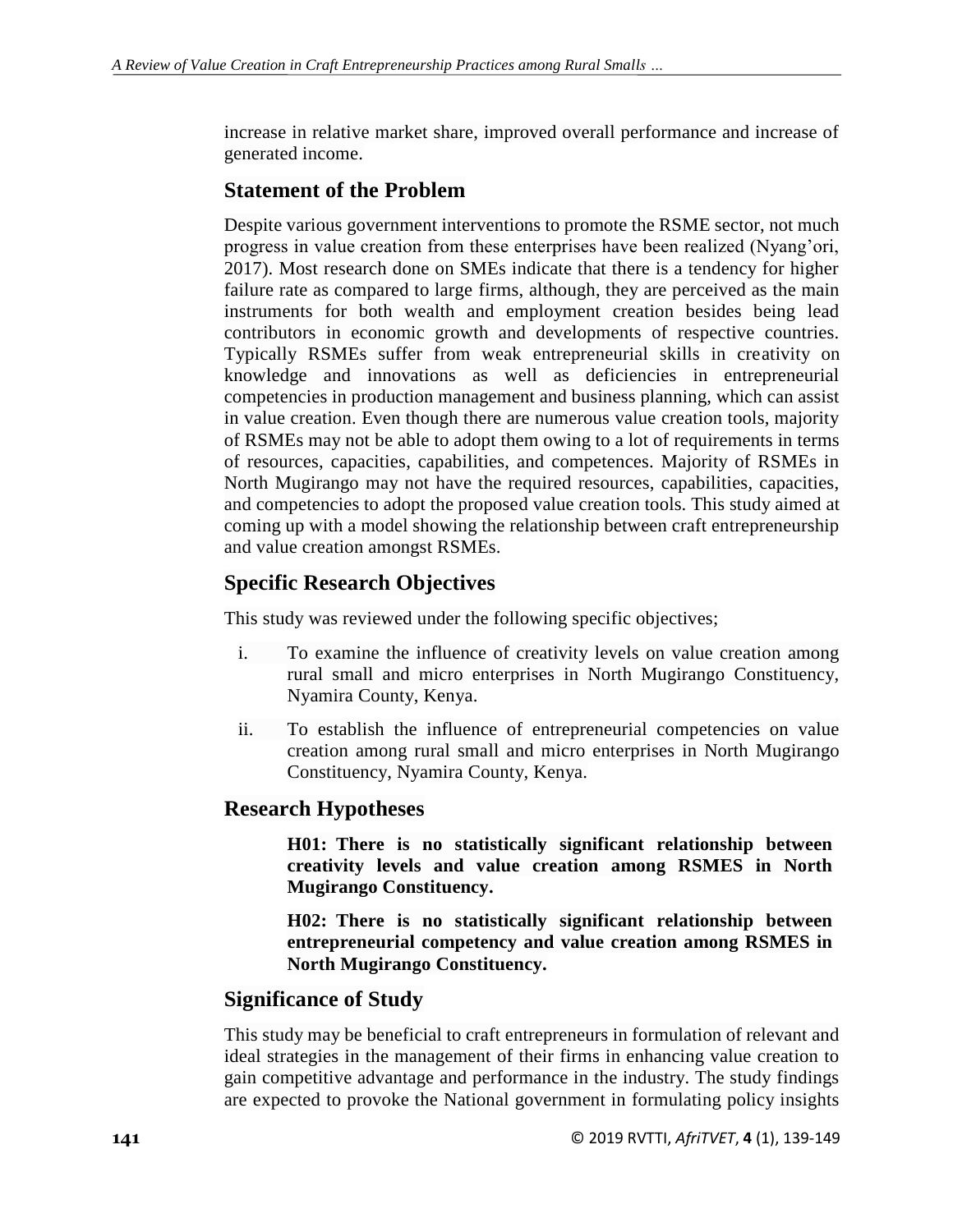aimed at empowering local SMEs. In addition, the county government of Nyamira could benefit more in fueling rural economic growth and development by providing favorable environment in SME empowerment to aid in the generation of more income to both county and National governments. To other development partners, the study is a justification on resources, grants provided and their utilization for more future funding to foster SME growth. The study findings shall also form a source of reference to future researchers interested in carrying out similar studies.

### **Research Methodology**

Cross-sectional concurrent triangulation mixed research design was adopted for this study. The purpose of using Cross-sectional concurrent triangulation mixed research design was to describe trends, attitudes and opinions of craft entrepreneurship practices on value creation among rural Small and Micro Enterprises in North Mugirango constituency, Nyamira County. This design measures the variable relationships as is in a specified period over time (Bharath, Dahiya, Saunders & Srinivasan, 2007). The design can further be subjected to detail testing leading to confirmation or refutation of its findings and cause and effect relationship of study variables. Moreover, the design involves an in-depth use of the questionnaire, interview schedules and direct observation in accessing relevant information from the study respondents (Creswell, 2009).

#### **Target Population and Sample Size Determination**

The sample approach used was within sample cluster heterogeneous sampling. A non-probabilistic sampling technique, snow ball sampling was used to identify sample group with characteristic of interest. Yamane, (1967) formula was used to obtain the sample size of 207 from a target population of 429.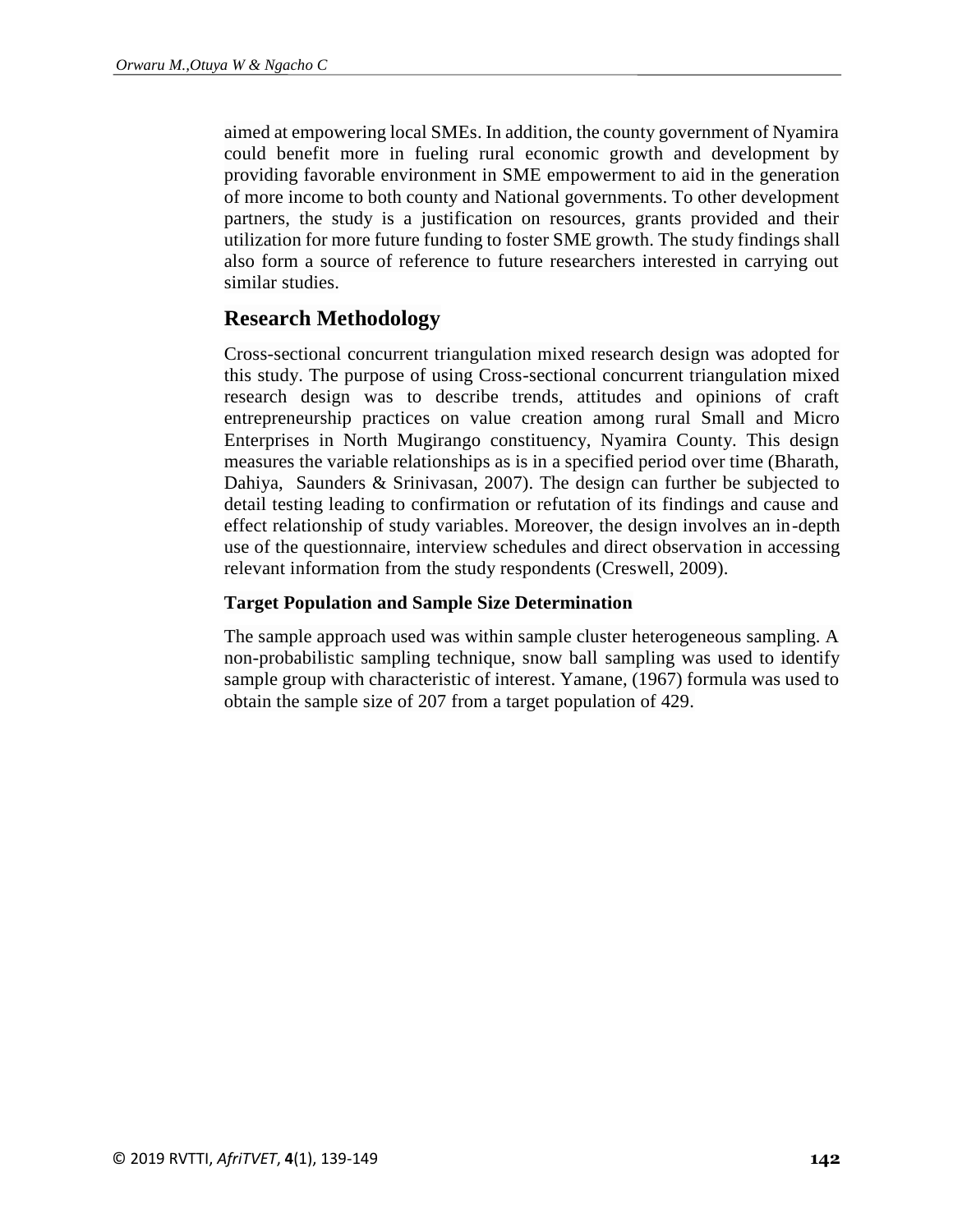# **Findings**

The study obtained a response rate of 201 (97%), which is considered excellent.

### **Demographic Characteristics of Respondents**

**Table 1** *Socio-demographic Characteristics of Respondents*

| <b>Variables</b>       | Frequency(n) | Percentage % |  |  |  |  |  |  |
|------------------------|--------------|--------------|--|--|--|--|--|--|
| <b>Gender</b>          |              |              |  |  |  |  |  |  |
| <b>Female</b>          | 84           | 42           |  |  |  |  |  |  |
| <b>Male</b>            | 117          | 58           |  |  |  |  |  |  |
| Age category(years)    |              |              |  |  |  |  |  |  |
| $15-29$                | 52           | 26           |  |  |  |  |  |  |
| $30 - 39$              | 19           | 9            |  |  |  |  |  |  |
| 40-49                  | 40           | 20           |  |  |  |  |  |  |
| $>50$                  | 90           | 45           |  |  |  |  |  |  |
| <b>Education level</b> |              |              |  |  |  |  |  |  |
| <b>Primary</b>         | 31           | 15           |  |  |  |  |  |  |
| <b>Secondary</b>       | 80           | 40           |  |  |  |  |  |  |
| <b>Tertiary</b>        | 90           | 45           |  |  |  |  |  |  |

Source: Researcher (2018)

Results in Table 1 above shows that out of the respondents who took part in the study, 58% (117) were male, while 42% (84) were female. It means that majority of the respondents were predominantly male implying that most of those involved in craft practices among RSMEs within North Mugirango Constituency are male. Based on the results, majority of the respondents engaged in craft business were between the ages of 30-39 years, 90 (44.8%). This closely followed by 15-29 years with frequency 52 (26.9%). The least were those of age group greater than 50 years. This suggests that those practicing craft businesses are in their middle ages of between 30-39 years. Majority of the respondents 90 (44.8%) were trained in tertiary institutions while a handful 31(15.4%) had their maximum education level at primary education.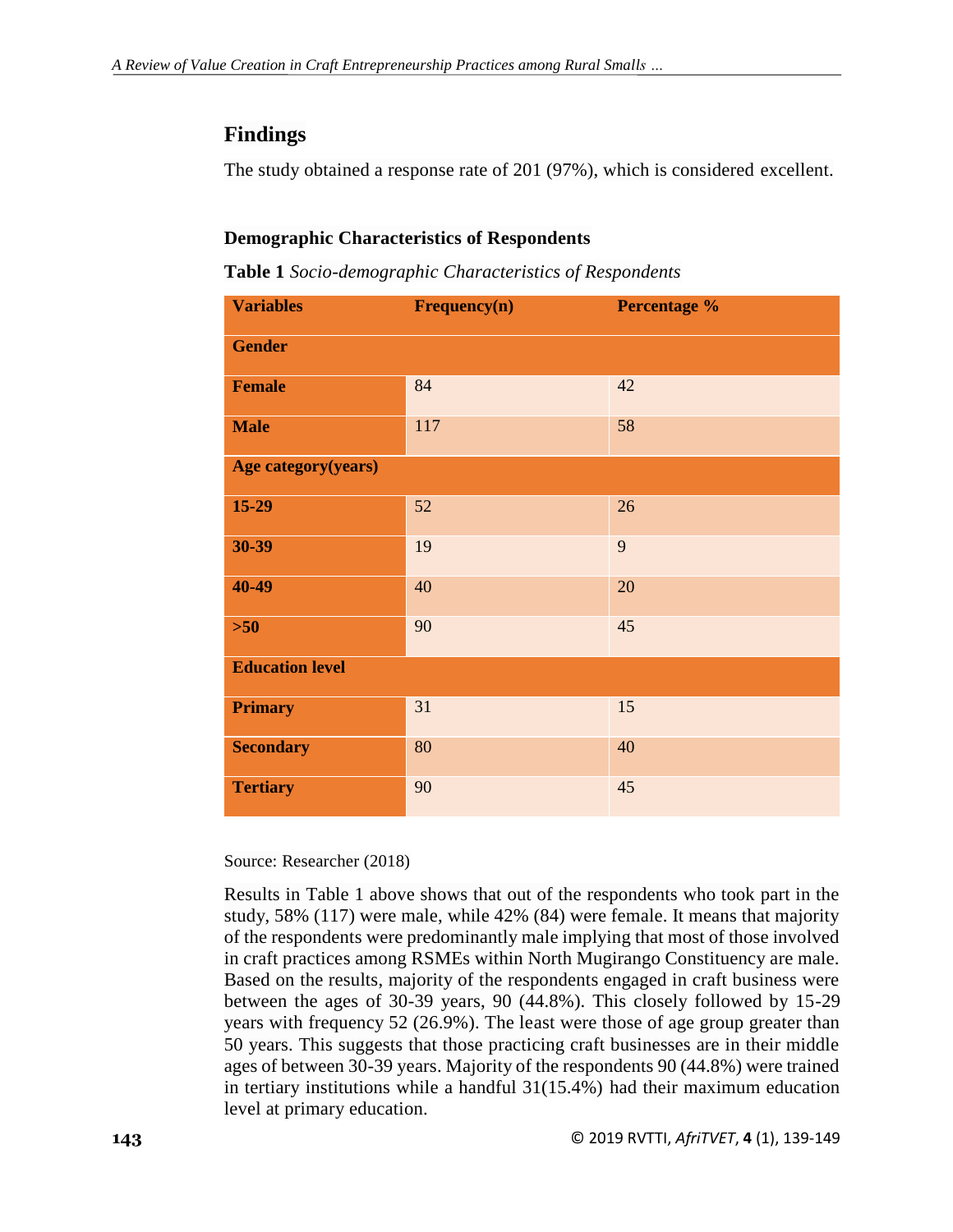#### **Creativity Levels in Value Creation among RSMEs**

The first independent variable was creativity levels among RSMEs in North Mugirango Constituency, Nyamira County, Kenya. Participants were given a number of statements and asked to state how much they agreed with the statements. The descriptive statistics for the results are illustrated in Table 2.

|  |  |  | Table 2 Creativity Levels in Value Creation among RSMEs |
|--|--|--|---------------------------------------------------------|
|--|--|--|---------------------------------------------------------|

| <b>Statement/Objectives</b>     | <b>SA</b> | $\mathbf{A}$   | N              | D              | <b>SD</b>      | $\overline{x}$ | <b>SD</b> |
|---------------------------------|-----------|----------------|----------------|----------------|----------------|----------------|-----------|
| <b>Creativity Levels:</b>       |           |                |                |                |                |                |           |
| <b>Leads to knowledge on</b>    | 52        | 110            | $\Omega$       | $\overline{0}$ | 39             |                |           |
| value creation                  | 25.90     | 54.70          | $\overline{0}$ | $\overline{0}$ | 19.4%          | 3.62           | 1.38      |
| <b>Leads to new innovations</b> | 51        | 135            | 14             | $\mathbf{1}$   | $\overline{0}$ | 4.17           | 0.56      |
| on value enriched products      | 25.40%    | 67.20%         | 7.00%          | 0.50%          | $\overline{0}$ |                |           |
| <b>Helps develop new skills</b> | 71        | 130            | $\overline{0}$ | $\overline{0}$ | $\theta$       | 4.35           | 0.48      |
| and disciplines for modern      | 35.30%    | 64.70%         | $0.00\%$       | 0.00%          | $0.00\%$       |                |           |
| economic society                |           |                |                |                |                |                |           |
| <b>Helps converting every</b>   | 55        | 112            | 33             | $\overline{0}$ | $\mathbf{1}$   | 4.09           | 0.69      |
| household into self-            | 27.40%    | 55.70%         | 16.40%         | 0.00%          | 0.50%          |                |           |
| sustainable firm                |           |                |                |                |                |                |           |
| <b>Helps in development and</b> | 55        | $\overline{0}$ | 113            | $\overline{4}$ | 29             | 3.97           | 0.94      |
| diversification of the          | 27.40%    | 0.00%          | 56.20%         | 2.00%          | 14.40%         |                |           |
| existing industries             |           |                |                |                |                |                |           |

Source: Researcher (2018)

Table 2 shows that a higher number 110 (54.7%) agreed that creativity level has led to knowledge on value creation while 135 (67.2%) agreed that creativity levels led to new innovations on value enriched products. The means of 3.62 and 4.17 confirmed this response. A vast number also agreed that creativity level had developed new skills and discipline necessary for modern economic society, 130 (64.7%) and 112 (55.7%) agreed to the notion that creativity level helps in converting every household into self-sustainable firm. The average response was 4.35 and 4.09 respectively. Finally, a few SME owners were neutral to the fact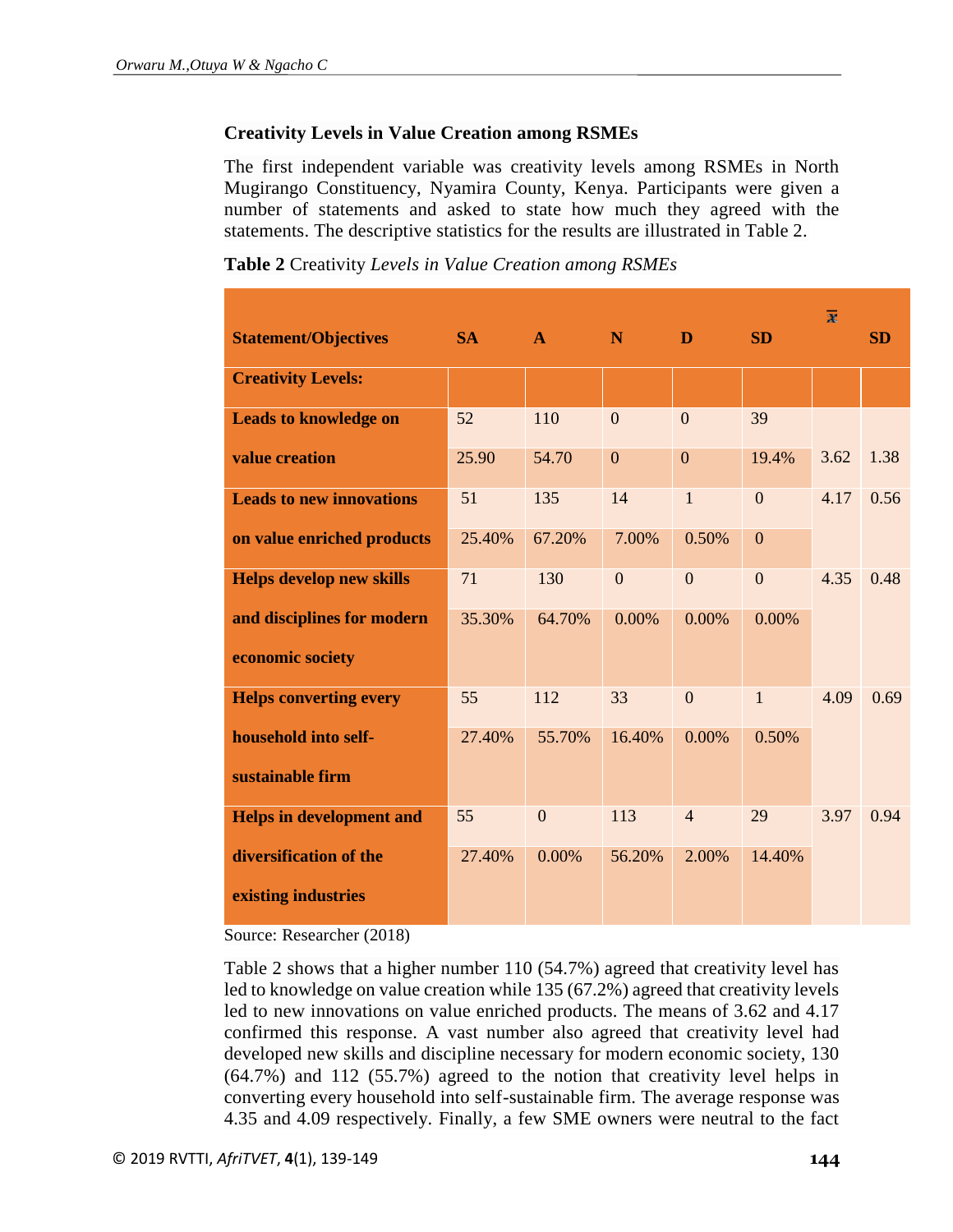that creativity level helps in development and diversification of the existing industries. The mean response 3.97 implied agreement.

#### **Entrepreneurial Competency on Value Creation among RSMEs**

The second independent variable was entrepreneurial competence among RSMEs in North Mugirango Constituency, Nyamira County, Kenya. Respondents were given statements and asked to state how much they agreed with them. Results obtained are summarized in Table 3.

| <b>Statement/Objective</b>             | <b>SA</b> | $\mathbf{A}$ | N              | D              | <b>SD</b>      | $\overline{x}$ | <b>SD</b> |
|----------------------------------------|-----------|--------------|----------------|----------------|----------------|----------------|-----------|
|                                        |           |              |                |                |                |                |           |
| <b>Entrepreneurial Competency:</b>     |           |              |                |                |                |                |           |
| <b>Enables proper management on</b>    | 125       | 76           | $\mathbf{0}$   | $\overline{0}$ | $\overline{0}$ | 4.62           | 0.49      |
| value creation                         | 62.20%    | 37.80%       | 0.00%          | 0.00%          | 0.00%          |                |           |
| <b>Enables proper networking with</b>  | 104       | 83           | 10             | 14             | $\mathbf{0}$   | 3.57           | 1/1       |
| suppliers                              | 51.70%    | 41.30%       | 5.00%          | 7.00%          | 00.00%         |                |           |
| <b>Enables management of difficult</b> | 95        | 106          | $\Omega$       | $\overline{0}$ | 4.47           | 0.5            |           |
| moments in the business                | 47.30%    | 52.70%       | $0.00\%$       | 0.00%          |                |                |           |
|                                        |           |              |                |                |                |                |           |
| <b>Inadequacy has forced the</b>       | 64        | 74           | 14             | $\Omega$       | 49             | 3.52           | 1.54      |
| outsourcing of personnel to            | 31.80%    | 36.80%       | 7.00%          | $0.00\%$       | 24.40%         |                |           |
| manage the business on owner's         |           |              |                |                |                |                |           |
| <b>behalf</b>                          |           |              |                |                |                |                |           |
| <b>Enables growth and expansion</b>    | 119       | 60           | 14             | $\overline{0}$ | 8              | 4.4            | 0.93      |
| of business                            | 59.20%    | 29.90%       | 7.00%          | $0.00\%$       | 4.00%          |                |           |
| <b>Inadequacy has forced</b>           | 63        | 68           | $\overline{0}$ | 29             | 41             | 3.41           | 1.55      |
| customers to go for other service      | 31.30%    | 33.80%       | $0.00\%$       | 14.40%         | 20.40%         |                |           |
| providers                              |           |              |                |                |                |                |           |

**Table 3** *Entrepreneurial Competency on Value Creation among RSMEs*

Source: Researcher (2018)

Table 3 shows that a higher number 76(37.8%) of respondents agreed that entrepreneurial competency has enabled proper management on value creation among rural small and micro enterprises in North Mugirango constituency, Nyamira County, while 83(41.3%) agreed that entrepreneurial competency has enabled proper networking with suppliers and other stakeholders. The means of 4.62 and 3.57 confirmed this response. A vast number 106(52.7%) of the study respondents agreed that entrepreneurial competency enables management of difficult moments in the business. Also 74(36.8%) agreed that inadequacy of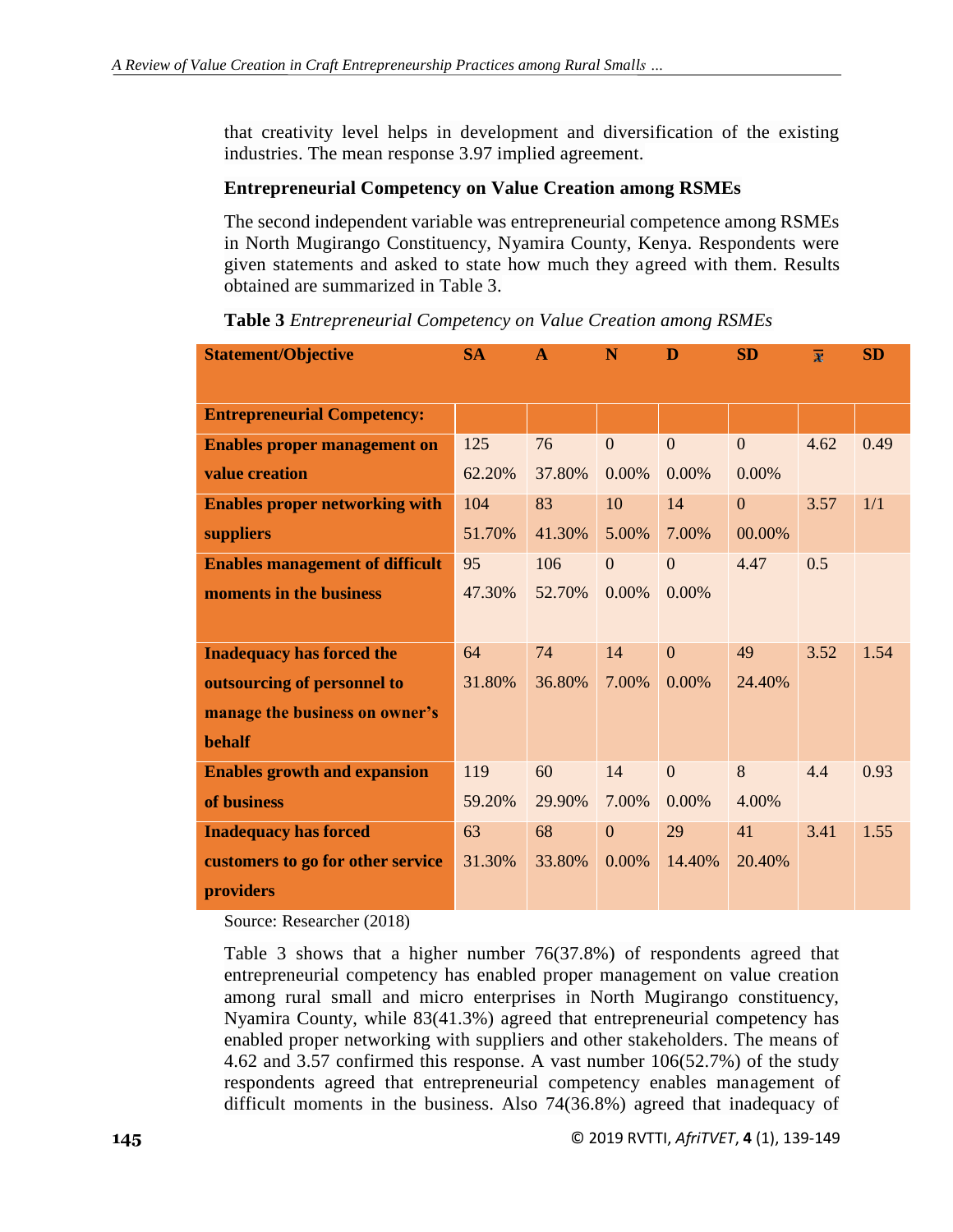entrepreneurial competency has forced SME owners to outsource competent personnel in managing their businesses, 60(29.9%) of the respondents agreed to the notion that entrepreneurial competency enables growth and expansion of business. Finally, 68(33.80%) of the respondents agreed that inadequacy of entrepreneurial competency has forced customers to go for other service providers. The mean response 3.41 implied the agreement.

**Table 4** *ANOVA Test for Creativity Levels, Entrepreneurial Competency and Value Creation*

| <b>Source</b>                     | <b>Partial SS</b> | df  | <b>MS</b>  | F     | Prob > F |
|-----------------------------------|-------------------|-----|------------|-------|----------|
| <b>Creativity Levels</b>          | 49.9270469        |     | 49.9270469 | 29.92 | < 0.0001 |
| <b>Entrepreneurial competency</b> | 49.9270469        |     | 49.9270469 | 29.92 | < 0.0001 |
| <b>Residual</b>                   | 332.053053        | 199 | 1.6686083  |       |          |

Source: Researcher (2018)

The ANOVA test results in Table 4 compares the difference in means between the two categorical variables and entrepreneurial competency and creativity level. The Pearson's Chi Square test of association also further supports the same in the ANOVA test, meaning there is an association between creativity level and entrepreneurship competency. This is shown from the p value  $\langle 0.0001 \rangle$  and the high level of Chi Square statistic i.e. Chi square = 29.4392; P value is <0.0001.

#### **Regression Analysis of Craft Entrepreneurship Practices and Value Creation**

In order to establish the effect or role of craft entrepreneurship practices in value creation among RSMEs in North Mugirango Constituency, Nyamira County, Kenya, a multiple regression analysis was done. According to the results,  $r = .696$ implying that there was a strong positive correlation between the predicted values (craft entrepreneurship practices) and the observed values of Y (value creation). In addition, the results of r show that the model used provides a good prediction of value creation. On the other hand, r-squared  $= .4844$  implying that 48.44% variations in the value creation among RSMEs in North Mugirango Constituency, Nyamira County, Kenya is caused by changes in craft entrepreneurship practices (creativity levels and entrepreneurial competency). This means that there are other factors that cause the remaining 51.56% variations in value creation are caused by other factors.

The regression analysis revealed that creativity level and entrepreneurial competency were found to be significant  $(p=0.001$  and  $p<0.0001)$  respectively and had a positive influence on the value creation among RSMEs in North Mugirango Constituency, Nyamira County Kenya. This means that increasing any of them, would result into more value amongst the RSMEs.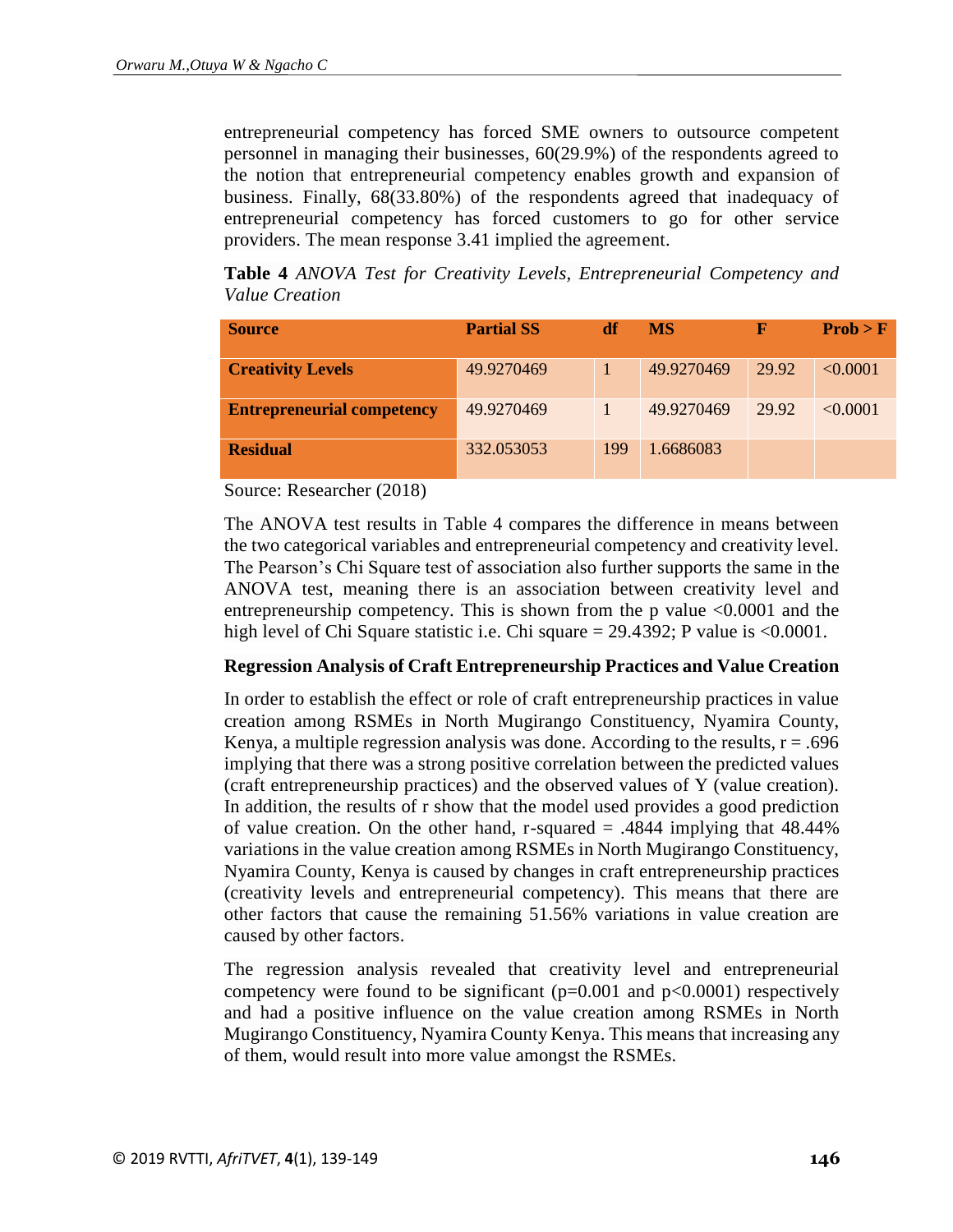### **Discussion**

Based on these study results, majority of the respondents (67.2%) agreed that creativity levels led to new innovations on value enriched products. These results concur with findings of a study by Bogavac-Cvetković and Miličković, (2016) who reported that small and micro enterprises contribute to innovation and economic development. From this study 54.7% of respondents agreed that creativity level led to knowledge on value creation which concurs with results from a study by Bremmer and Keat (2010) which indicated that entrepreneurial mindsets in creativity and innovation led to a fast growing economy and valuable production of goods and services. Based on this, 52.7% of respondents also agreed that entrepreneurial competency enables management of difficult moments in the business. This is similar to a study by Boyatzis, (2008) who reported that entrepreneurial competency is a quality action that engages in formation, survival and venture growth in uncertainty competitive business environment.

The results of this study indicated that there is statistically significant relationship between creativity levels and value creation among RSMES in North Mugirango Constituency,  $(p<0.001)$  and that there is statistically significant relationship between entrepreneurial competency and value creation (p<0.001). These results are consistent to study results by (Coleman, 2007)which indicated that entrepreneurial competency is the acquaintance of skills and the ability of networking in creation of valuable products in a competitive business environment.

# **Conclusion**

Based on the results, the study concludes that craft entrepreneurship practices, such as, creativity levels and entrepreneurial competency, have a significant impact on the value creation among RSMEs in North Mugirango Constituency, Nyamira County Kenya. In addition, the results confirm that institutional and regulatory policies or frameworks affect the relationship between craft entrepreneurship practices and value creation.

# **Recommendations**

The study recommends that RSMEs should be encouraged to adopt various craft entrepreneurship practices as ways of achieving value creation. Moreover, since institutional and regulatory policies affect the relationship between craft entrepreneurship and value creation, the study recommends formulation of policies that can promote craft entrepreneurship particularly in rural areas. There is also a need for the government to be involved in extensive promotion of craft entrepreneurship practices. Apart from the applications, the study also recommends for further research especially on other craft entrepreneurship practices other than creativity levels and entrepreneurial competency. There is also a need to conduct a study on challenges or barriers preventing RSMEs in embracing value creation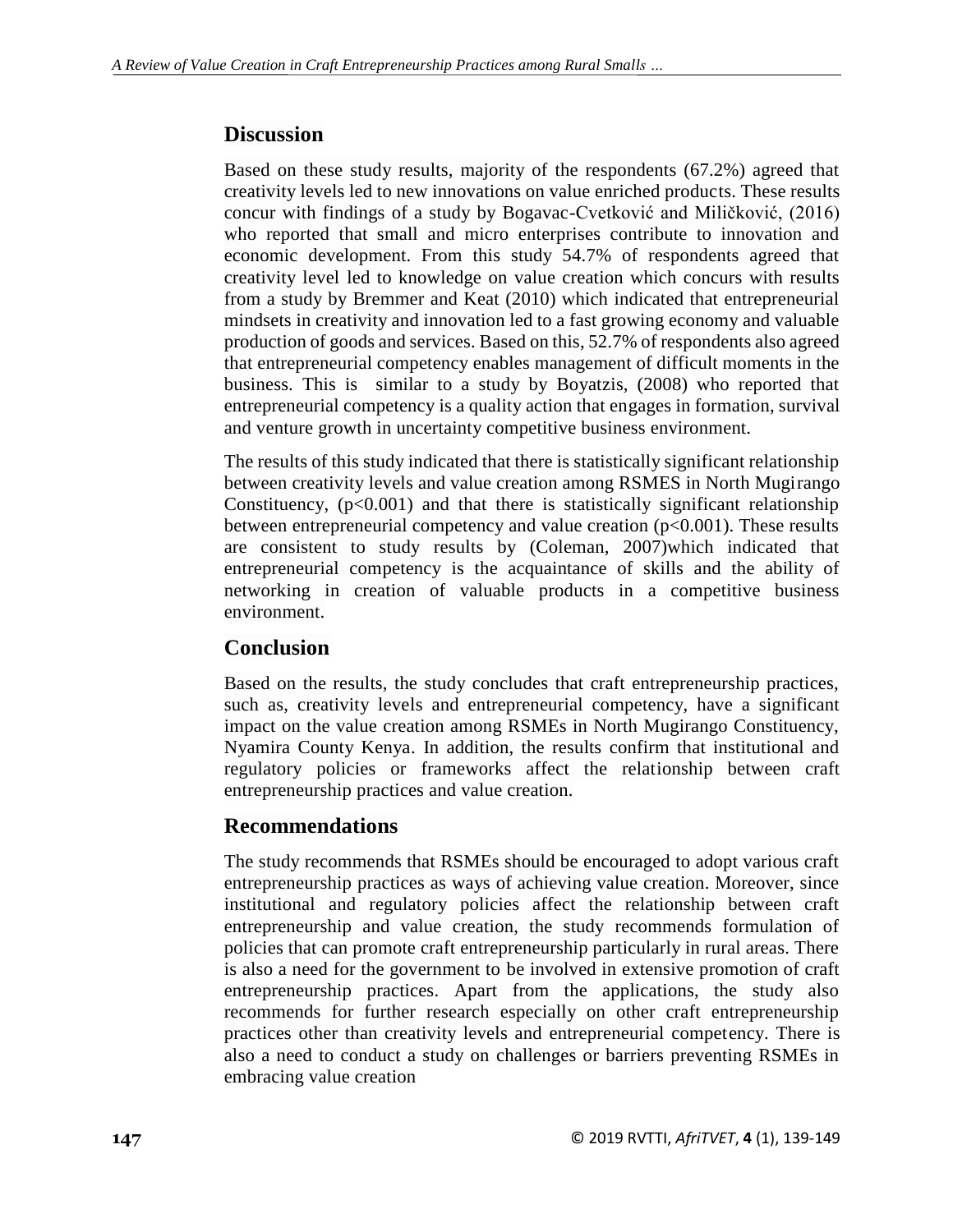#### **References**

- Acs, Z. (2006). How is entrepreneurship good for economic growth? *Innovations: Technology, Governance, Globalization, 1*(1), 97-107.
- Ayansola, A. & Houghton J. (2017). The role of Small and Medium Scale Enterprise in Local Economic Development (LED). *Researchgate. 11*. 133- 139. https://www.researchgate. net/publication/316583604
- Bharath, S., Dahiya, S., Saunders, A., & Srinivasan, A. (2007). So what do I get? The bank's view of lending relationships. *Journal of Financial Economics, 85*(2), 368-419.
- Bogavac-Cvetković, N., & Miličković, M. (2016). The importance of creative and innovative small and medium enterprises in overcoming of crisis in terms of modern business. *Ekonomika, 62*(2), 151-165.
- Boyatzis, R. E. (2008). Competencies in the 21st century. *Journal of management development, 27*(1), 5-12.
- Bremmer, I., & Keat, P. (2010). The fat tail: The power of political knowledge in an uncertain world (with a New Foreword). *OUP Catalogue*.
- Bruton, G. D., Ketchen Jr, D. J., & Ireland, R. D. (2013). Entrepreneurship as a solution to poverty. *Journal of Business Venturing, 28*(6), 683-689.
- Bunyasi, G., Bwisa., H. & Namusonge, G. (2014). Effects of entrepreneurial finance on growth of small and medium enterprises in Kenya. *European Journal of Business and Management, 6* (31), 113-123
- Coleman, S. (2007). The role of human and financial capital in the profitability and growth of women-owned small firms. *Journal of Small Business Management, 45*(3), 303-319.
- Creswell, J. W. (2009). Mapping the field of mixed methods research: *SAGE Publications Sage* CA: Los Angeles, CA.
- Eniola, A. A., & Entebang, H. (2016). Financial literacy and SME firm performance. *Int. J. Res. Stud. Manag, 5*(1), 31-43.
- Ghouri, A. M., Khan, N. U., Malik, M. A., & Razzaq, A. (2011). Marketing practices and their effects on firm's performance: Findings from small and medium sized catering and restaurants in Karachi.
- Habaradas, R. B. (2008). Why don't these SMEs innovate?(SME development and technological upgrading in developing countries: Lessons from Malaysia, Thailand, and the Philippines). *Asian Alternatives for a Sustainable World: Transborder Engagements in Knowledge Formation, 17*.